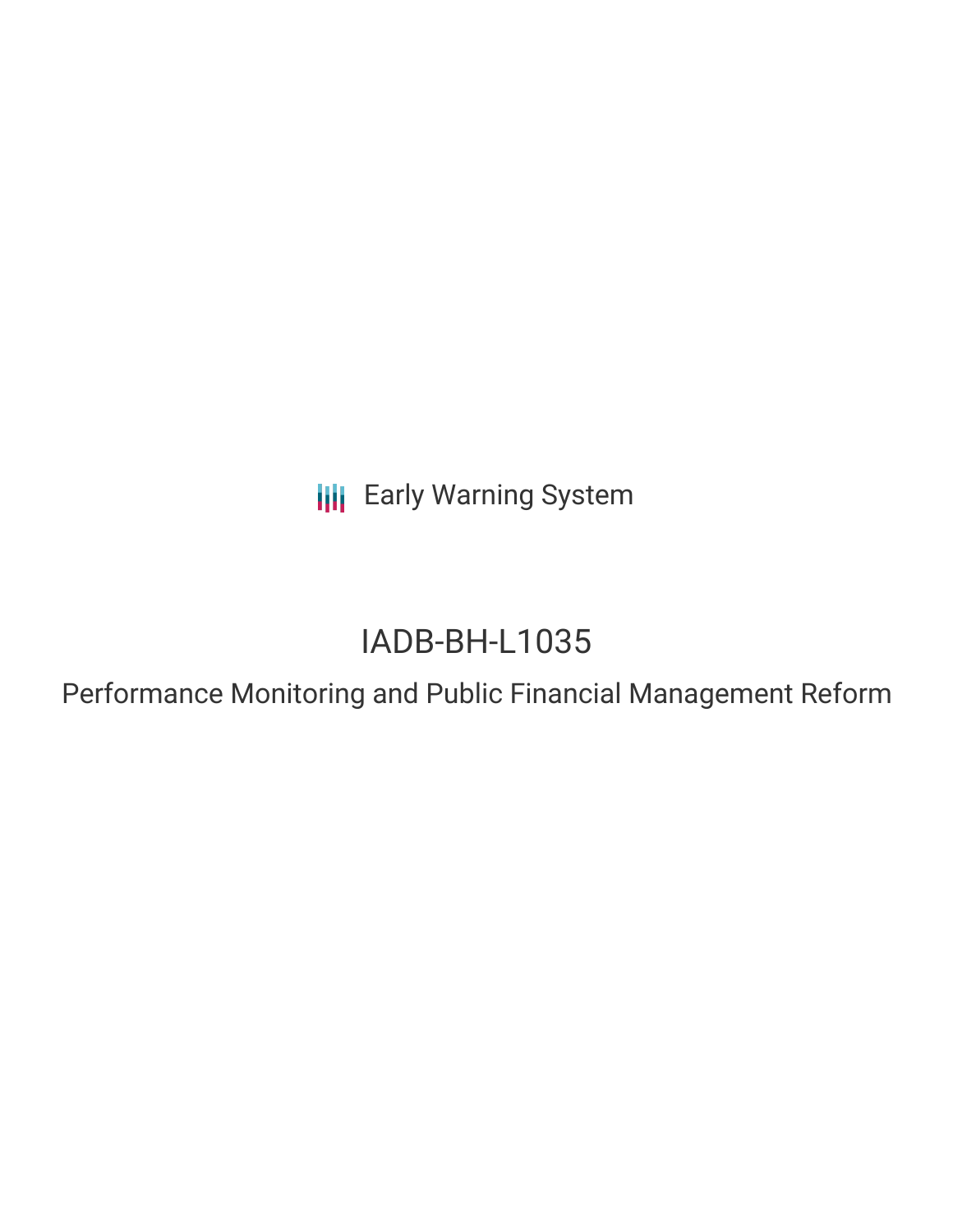

## **Quick Facts**

| <b>Countries</b>               | Bahamas                                |
|--------------------------------|----------------------------------------|
| <b>Financial Institutions</b>  | Inter-American Development Bank (IADB) |
| <b>Status</b>                  | Approved                               |
| <b>Bank Risk Rating</b>        | C                                      |
| <b>Voting Date</b>             | 2014-11-19                             |
| <b>Sectors</b>                 | Law and Government                     |
| <b>Investment Type(s)</b>      | Loan                                   |
| <b>Investment Amount (USD)</b> | \$33.00 million                        |
| <b>Project Cost (USD)</b>      | \$33.00 million                        |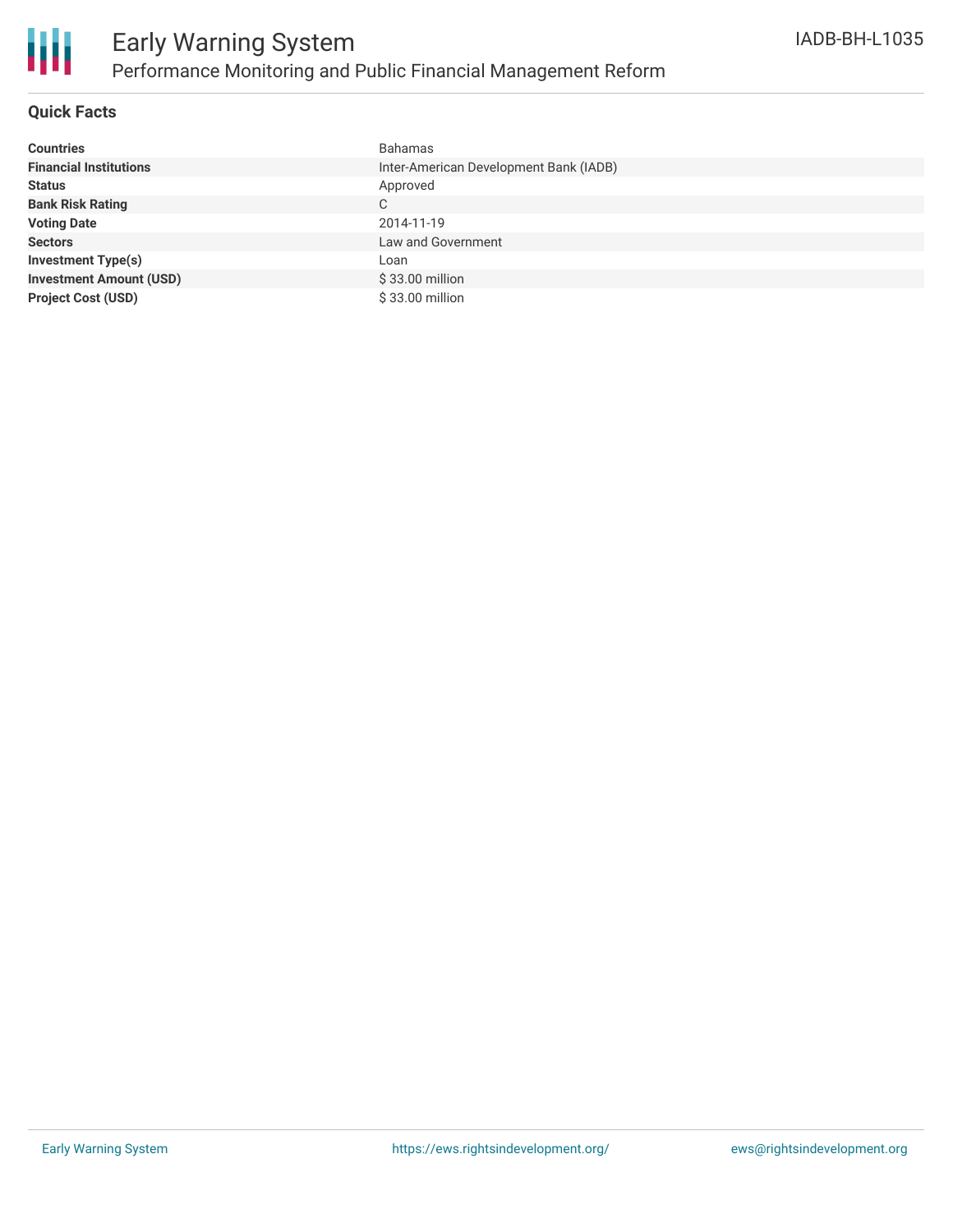

# **Project Description**

The overall stated objective of this operation is to increase efficiency in the use of public resources.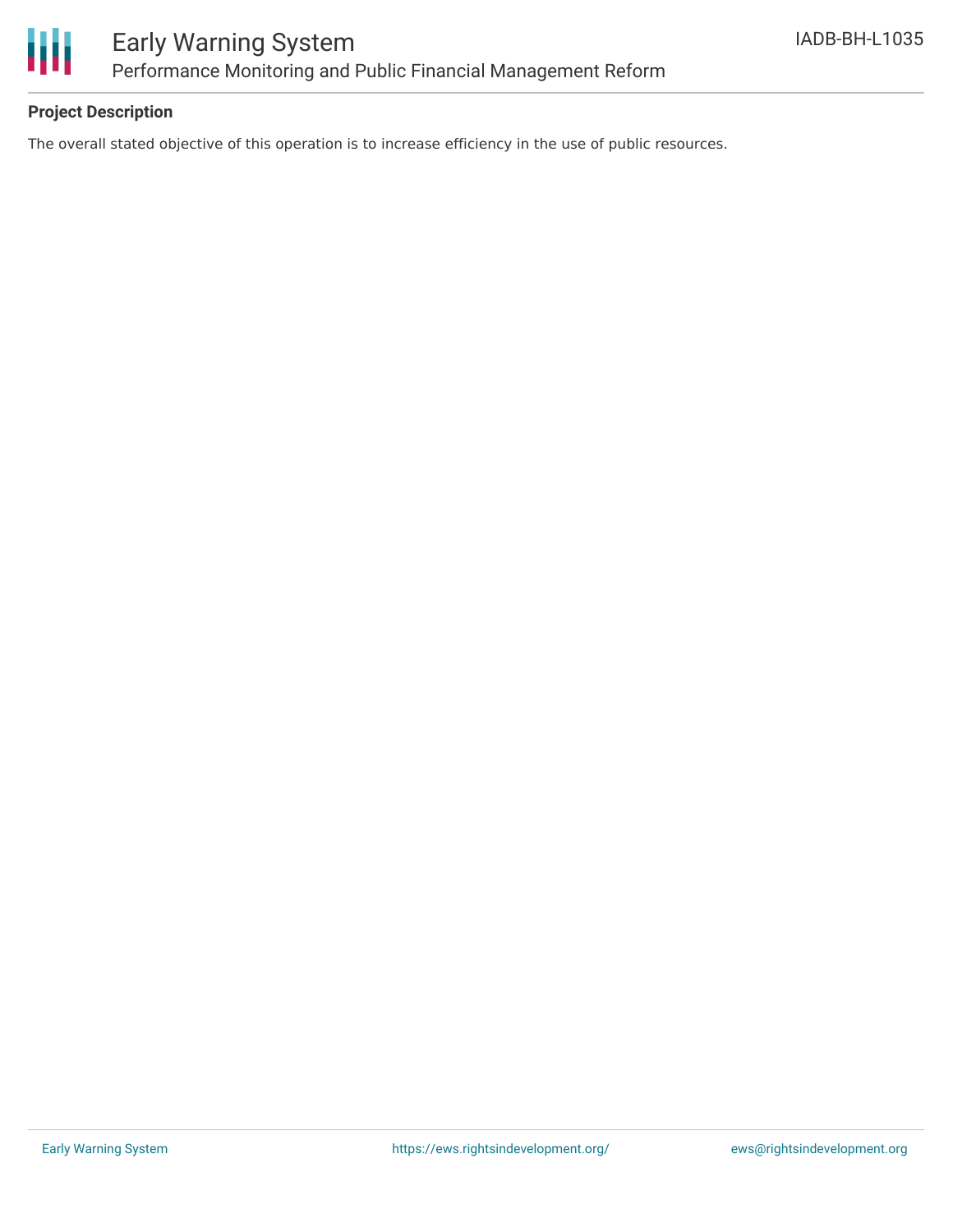

# Early Warning System Performance Monitoring and Public Financial Management Reform

#### **Investment Description**

• Inter-American Development Bank (IADB)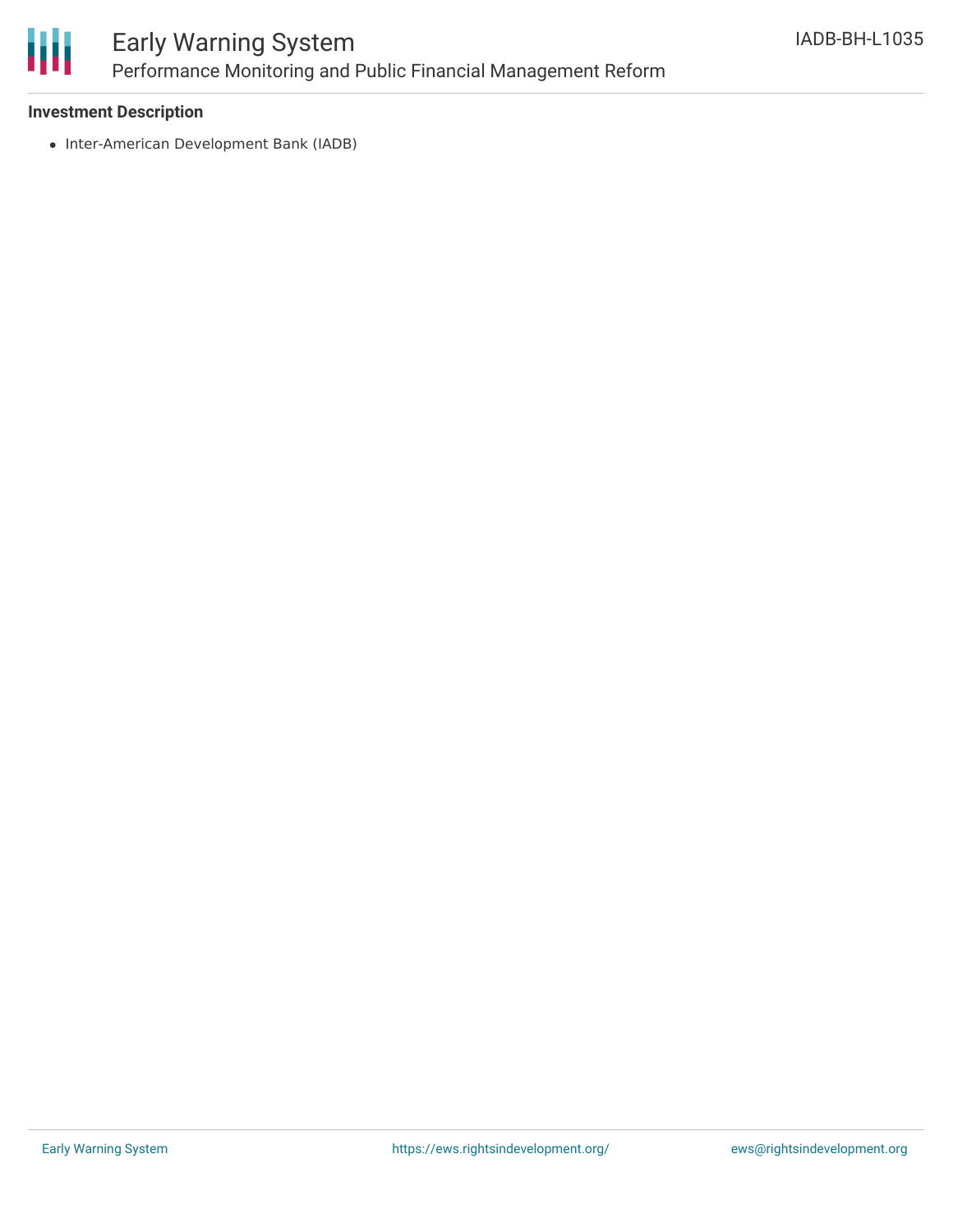# **Contact Information**

#### ACCOUNTABILITY MECHANISM OF IADB

The Independent Consultation and Investigation Mechanism (MICI) is the independent complaint mechanism and fact-finding body for people who have been or are likely to be adversely affected by an Inter-American Development Bank (IDB) or Inter-American Investment Corporation (IIC)-funded project. If you submit a complaint to MICI, they may assist you in addressing the problems you raised through a dispute-resolution process with those implementing the project and/or through an investigation to assess whether the IDB or IIC is following its own policies for preventing or mitigating harm to people or the environment. You can submit a complaint by sending an email to MICI@iadb.org. You can learn more about the MICI and how to file a complaint at http://www.iadb.org/en/mici/mici,1752.html (in English) or http://www.iadb.org/es/mici/mici,1752.html (Spanish).